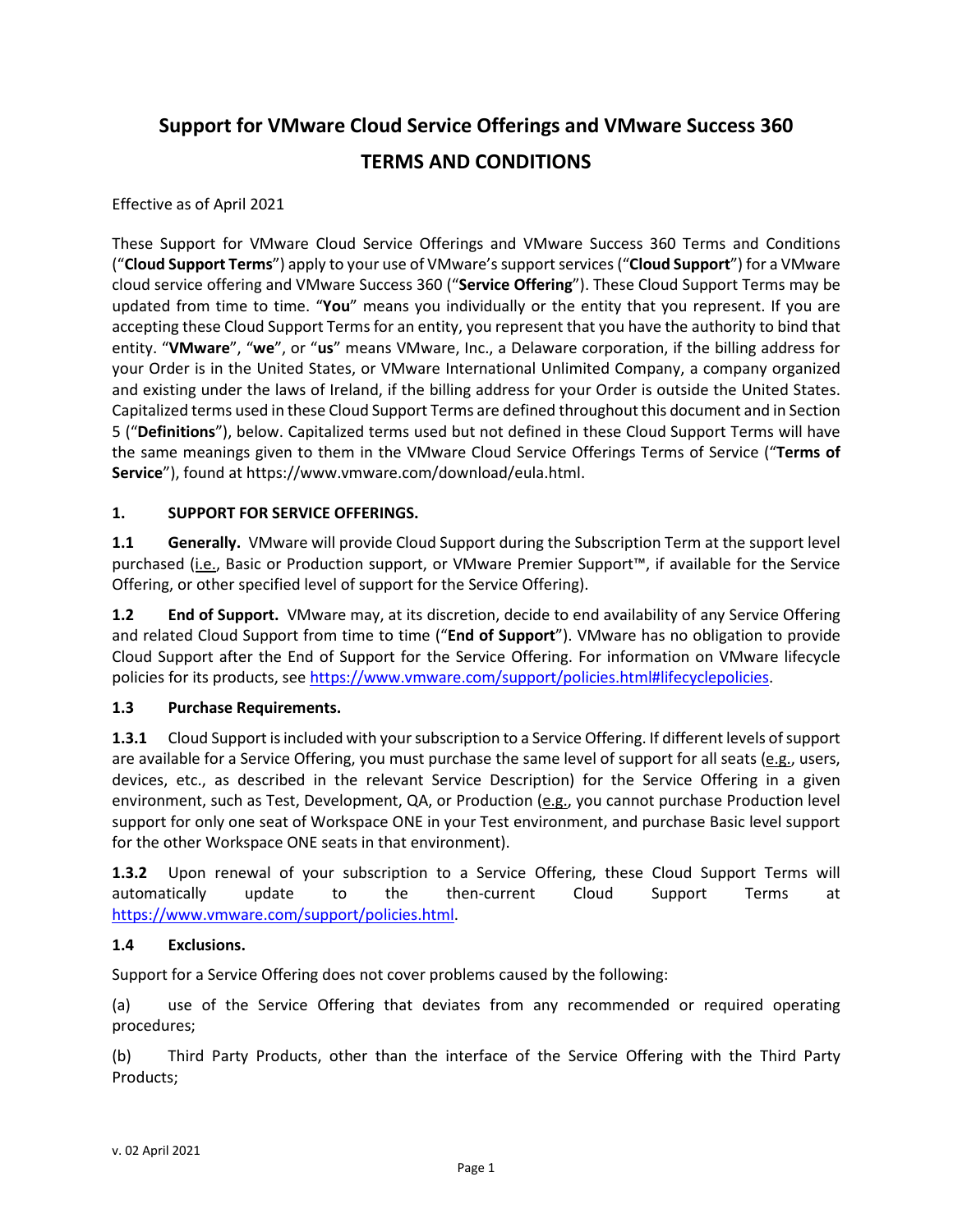(c) use of the Service Offering with unsupported tools  $(e.g.,$  Java Development Kit (JDK); Java Runtime Environment (JRE)), or with APIs, interfaces or data formats other than those included with the Service Offering and supported as set forth in the applicable Service Description. You may request assistance from VMware for such problems, for an additional fee.

**1.5 Your Responsibilities.** VMware's obligation to provide Cloud Support is subject to the following:

(a) You agree to receive communications from VMware via email, telephone, and other formats, regarding Cloud Support (such as communications concerning support coverage, errors or other technical issues, availability of new releases of the Service Offering or components related to the Service Offering, release notes, recommendations and training options).

(b) Your technical contact(s) must cooperate with VMware to enable VMware to deliver Cloud Support.

(c) As between VMware and you, you are solely responsible for use of the Service Offering by your authorized users and must properly train your authorized users in the use of the Service Offering.

(d) You must promptly report to VMware all problems with the Service Offering and must implement all corrective procedures provided by VMware promptly after receipt of the corrective procedures.

(e) You must have dedicated resources available to work 24x7 on Severity One Errors.

(f) To the extent the Service Offering is a multi-tenant environment, you must make changes to your settings as may be requested by VMware if your setting impact the performance of the whole environment or poses issues to VMware's abilities to manage your or other tenant's environment at predefined SLA level. If you do not make the requested changes upon request, VMware may make changes to your setting.

## **1.6 Updates and Upgrades**

**1.6.1 Updates.** Cloud Support may include updates for the Service Offering that address security fixes, critical patches, general maintenance functionality, and documentation. VMware is under no obligation to develop any future functionality or enhancements. VMware may update the Service Offering pursuant to these Cloud Support Terms and the update will automatically replace the previous version of the applicable Service Offering. Where practical, VMware will schedule the Service Offering updates during non-business hours and will provide you with notice in advance.

**1.6.2 Upgrades.** VMware provides upgrades to provide new functionality and to fix problems uncovered in a current version of the Service Offering. If your problem relates to a software defect in the underlying software used to provide the Service Offering as acknowledged by VMware with a tracking number associated with a support request, our technical support engineer will work with you to determine the appropriate release mechanism for a fix based on the technical severity of the software defect and the business impact it has on your organization.

## **1.7 First Line Support & Authorized Technical Contacts**

**1.7.1** Your authorized technical contacts must be knowledgeable about Service Offering and your technical environment in order to work with VMware to analyze and resolve support requests. Your authorized technical contacts are responsible for engaging VMware technical support and monitoring the resolution of all support requests and escalated support issues. You are required to establish and maintain processes as necessary to manage first line support for users of the Service Offering within your organization. If after reasonable efforts you are unable to diagnose or resolve the error(s), your authorized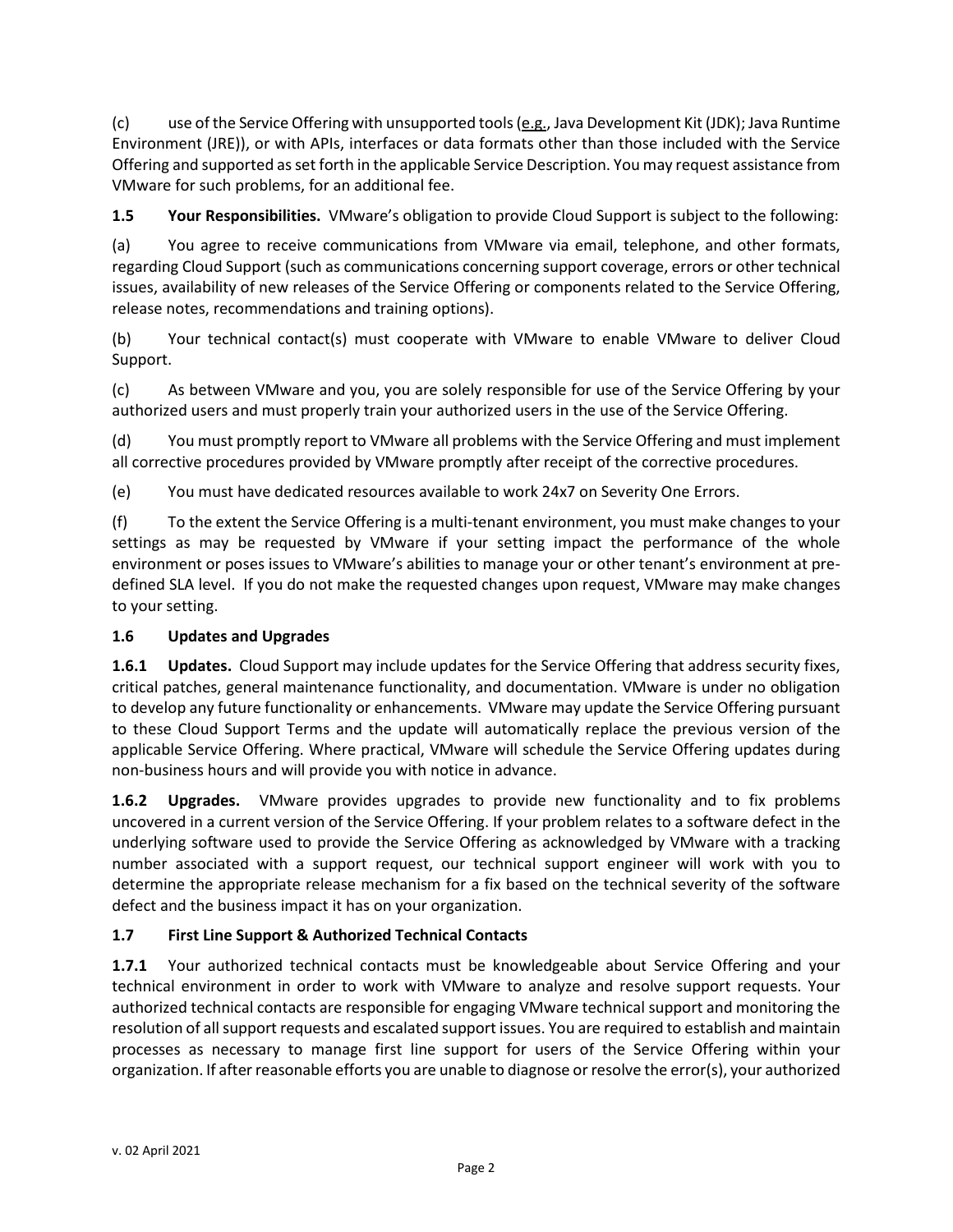technical contact(s) may contact VMware for technical support via phone or web and assign the correct Severity level as defined in Section 1.8, below.

**1.7.2** The number of authorized technical contacts to which you are entitled is limited depending on the level of Cloud Support you purchased. For more information on the detailed number of authorized contacts, see the comparison chart for Cloud Support at [https://www.vmware.com/support/services.html.](https://www.vmware.com/support/services.html) The contact information of authorized technical contacts must be provided on an individual basis (i.e., each technical contact) and must not be a group alias.

### **1.8 Severity Levels; Upgrade/Downgrade of Severity Level; Deliverables.**

**1.8.1 Severity Level.** "Severity" is a measure of the relative impact an error has on use of the Service Offering, as assigned by you when opening a support request. The following Severity levels apply to all Service Offerings:

"Severity One" means a critical production issue that severely impacts use of the Service Offering. The situation halts your organization's business operations and no procedural workaround exists. Severity One requires you to have dedicated resources available to work on the issue on an ongoing basis with VMware, and includes the following situations:

- The Service Offering is down or unavailable.
- Data is corrupted or lost and must be restored from backup.
- A critical documented feature/function of the Service Offering is not available.

"Severity Two" means that major functionality is impacted, or significant performance degradation is experienced. The situation is causing a high impact to portions of your business operations and no reasonable workaround exists. Severity Two includes the following situations:

- The Service Offering is operational, but performance is highly degraded to the point of major impact on usage.
- Important features of the Service Offering are unavailable with no acceptable workaround; however, operations can continue in a restricted fashion.

"Severity Three" means a partial, non-critical loss of use of the Service Offering with a medium-to-low impact on your business, but your business continues to function. A short-term workaround is available, but is not scalable.

"Severity Four" means general usage questions and cosmetic issues, including errors in the Service Offering Documentation. Inquiry regarding a routine technical issue; information requested on application capabilities, navigation, installation or configuration; bug affecting a small number of users. Acceptable workaround is available.

**1.8.2 Upgrade/Downgrade of Severity Level.** You must ensure that the assignment and adjustment of any Severity level designation is accurate based on the current impact on the production operation of the Service Offering. You acknowledge that VMware is not responsible for any failure to meet performance standards caused by your misuse or mis-assignment of Severity level designations. If, during the support request process, the issue warrants assignment of a higher Severity level than currently assigned or no longer warrants the Severity level currently assigned, you and VMware will adjust the Severity level to the appropriate level. In requesting any assignment of a higher Severity level, VMware may request that you provide additional information that demonstrates the increased impact of the issue.

#### **1.9 VMware Utility Tools**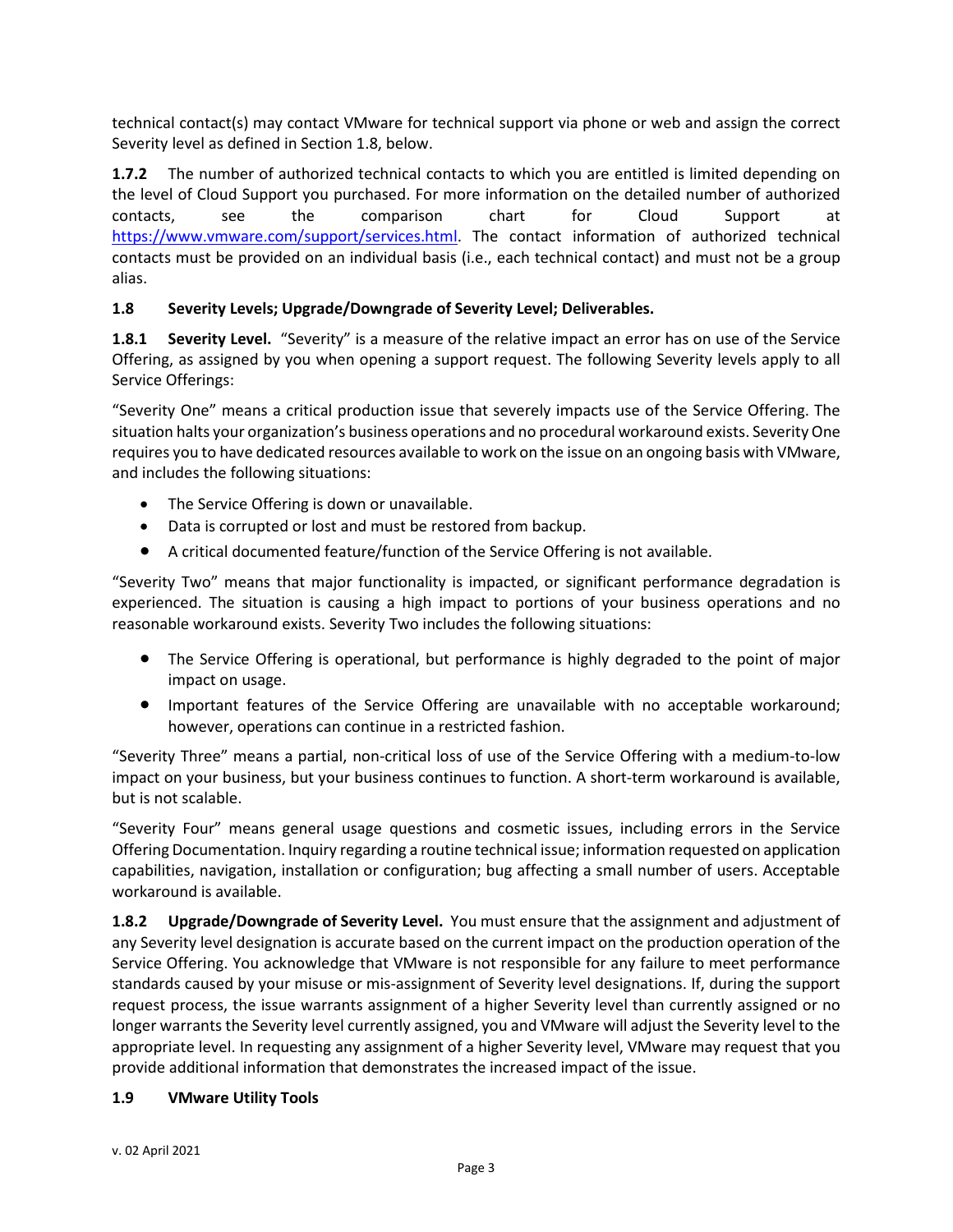If you decide to implement VMware utility tools (available for some Service Offerings), you are responsible for the successful installation and implementation of the utility tools within your environment as set forth in the specific Service Offering's configuration and installation documentation. Support requests can be filed to ask questions regarding the configuration, installation, or usage of the utility tools. Version control is based on [major/minor version definitions,](https://www.vmware.com/support/policies/upgrade.html) and these utility tools are made available in the VMware download center.

**1.10 License to Deliverables**. If Deliverables are included in the Cloud Support, VMware grants you a non-exclusive, non-transferrable, irrevocable (except in case of breach of the Cloud Support Terms) perpetual license, without the right to sublicense, to use and copy, for Customer's internal business operations only.

# **2. WARRANTY, LIMITATION OF LIABILITY, AND TERMINATION**

**2.1 Limited Warranty; Remedy.** VMware warrants that the Cloud Support services will be performed in a workmanlike manner and will conform to industry standards. If you provide VMware with a reasonably detailed written notice of an alleged nonconformance, VMware will use reasonable efforts to re-perform the affected Cloud Support services. TO THE MAXIMUM EXTENT PERMITTED BY LAW, THIS WARRANTY IS GIVEN EXPRESSLY IN PLACE OF ALL OTHER WARRANTIES, STATUTORY, EXPRESS OR IMPLIED, INCLUDING BUT NOT LIMITED TO THE IMPLIED WARRANTIES OF MERCHANTABILITY, FITNESS FOR A PARTICULAR PURPOSE, AND NON-INFRINGEMENT. TO THE MAXIMUM EXTENT PERMITTED BY LAW, THIS WARRANTY AND VMWARE'S STATED OBLIGATION AS SET FORTH IN THIS SECTION 2.1 IS YOUR SOLE AND EXCLUSIVE REMEDY WITH RESPECT TO NONCONFORMANCE OF ANY CLOUD SUPPORT SERVICES.

# **2.2 Limitation of Liability.**

**2.2.1 Disclaimer.** TO THE MAXIMUM EXTENT PERMITTED BY LAW, VMWARE WILL NOT BE LIABLE FOR ANY LOST PROFITS OR BUSINESS OPPORTUNITIES, LOSS OF USE, LOSS OF REVENUE, LOSS OF GOODWILL, BUSINESS INTERRUPTION, LOSS OF DATA, OR ANY INDIRECT, SPECIAL, INCIDENTAL, OR CONSEQUENTIAL DAMAGES, WHETHER BASED UPON CONTRACT, TORT, OR ANY OTHER LEGAL THEORY, ARISING FROM ITS PERFORMANCE OR NON-PERFORMANCE UNDER THESE CLOUD SUPPORT TERMS. BECAUSE SOME JURISDICTIONS DO NOT ALLOW THE EXCLUSION OR LIMITATION OF LIABILITY FOR CONSEQUENTIAL OR INCIDENTAL DAMAGES, THE PRECEDING LIMITATION MAY NOT APPLY TO CUSTOMERS IN THOSE JURISDICTIONS.

**2.2.2 Cap on Monetary Liability.** IF YOU PURCHASE VMWARE PREMIER SUPPORT, VMWARE'S LIABILITY UNDER THESE CLOUD SUPPORT TERMS FOR ANY CLAIM WITH RESPECT TO VMWARE PREMIER SUPPORT WILL NOT EXCEED THE FEES YOU PAID OR PAYABLE FOR VMWARE PREMIER SUPPORT DURING THE TWELVE (12) MONTHS IMMEDIATELY PRECEDING THE DATE OF THE EVENT MOST DIRECTLY GIVING RISE TO THE CLAIM.

**2.3 Termination of Services.** VMware may terminate all Cloud Support services at any time if (a) you are in breach of the Terms of Service, or (b) you are in material breach of these Cloud Support Terms.

# **3. TECHNICAL SUPPORT AND SUPPORT REQUEST .**

**3.1 Technical Support Request**: In connection with the provision of Technical Support, VMware may access your tenant environment within the Service Offering to collect the necessary logs or validate your settings to respond to your support request. VMware will also use data generated in connection with your use of the Service Offering to provide Technical Support. To the extent VMware does not have access to any of your environments, you may upload or provide Support Request Content (as defined herein) to VMware, such as log files, screenshots and core dumps relating to or generated in connection with your infrastructure to assist VMware in providing Technical Support. You are solely responsible for taking steps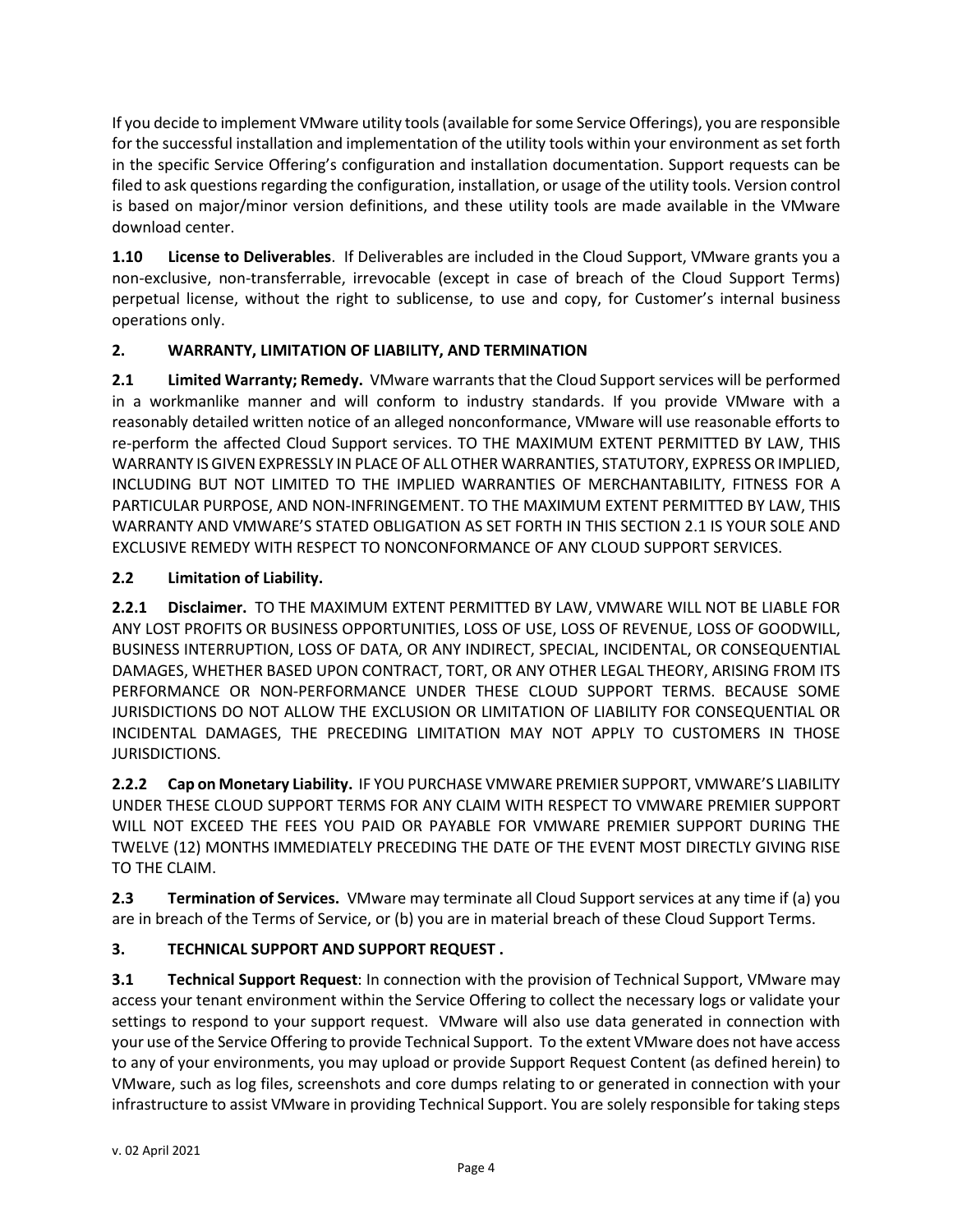necessary to protect any sensitive or confidential information included in Support Request Content including passwords, cryptographic keys or Personal Data. Those steps may include obfuscating or removing such information or otherwise working with VMware at the time of submission to limit the disclosure of such information.

**3.2 Restricted Support Request Content.** You must not submit any Support Request Content to VMware that: (a) you do not have the right to provide to VMware; (b) constitutes information that is regulated by the Health Insurance Portability and Accountability Act, as amended and supplemented, and the regulations thereunder (collectively, "**HIPAA**"), or any similar federal, state, or local laws, rules, or regulations, unless you have signed a Business Associate Agreement (as defined by HIPAA) with VMware; (c) contains financial account or payment information of an individual, government issued IDs, or other sensitive individually identifying information; or (d) is regulated by law or regulation without complying with the applicable laws or regulations. If you submit any Support Request Content in contravention of this Section 3.2, then you are solely responsible for the consequences of that submission.

**3.3 Personal Data.** To the extent you provide Personal Data (as defined in the Data Processing Addendum) to VMware as part of the Support Request Content, VMware will process the Personal Data in accordance with the Data Processing Addendum.

**3.4 Use of Support Request Content.** VMware may review and analyze Support Request Content to address a Technical Support request. VMware may use the results of that review and analysis, in combination with (i) data VMware collects from you regarding your use of the Service Offering (such as configuration, performance, and usage data) and (ii) information VMware maintains about your account, to provide support to VMware customers, and to improve VMware products, services, and user experiences.

**3.5 Disclosure of Support Request Content.** If VMware is required by a subpoena, court order, agency action, or any other legal or regulatory requirement to disclose any Support Request Content, VMware will provide you with notice and a copy of the demand, as soon as practicable, unless VMware is prohibited from doing so pursuant to applicable law or regulation. If you request, VMware will, at your expense, take reasonable steps to contest and to limit the scope of any required disclosure.

# **4. MISCELLANEOUS.**

**4.1 Transfer; Assignment.** You may not assign or delegate your rights and obligations under these Cloud Support Terms to any third party without VMware's prior written consent.

**4.2 Governing Law.** If the billing address for your Order is in the United States, these Cloud Support Terms are governed by the laws of the State of California and the federal laws of the United States. If the billing address for your Order is outside the United States, these Cloud Support Terms are governed by the laws of Ireland. Conflict of law rules are expressly disclaimed. The U.N. Convention on Contracts for the International Sale of Goods does not apply.

**4.3 Entire Agreement.** These Cloud Support Terms, the Data Processing Addendum, the applicable Order, and the Terms of Service, together constitute the entire agreement of the parties with respect to provision of Cloud Support services by VMware to you, and supersedes all prior written or oral communications, understandings, and agreements.

**4.4 Customer Forms.** No terms of any purchase order or other business form that you may use to purchase an entitlement to the Service Offering, or to purchase VMware Premier Support, will affect the obligations of the parties under these Cloud Support Terms, and any purchase order or other business